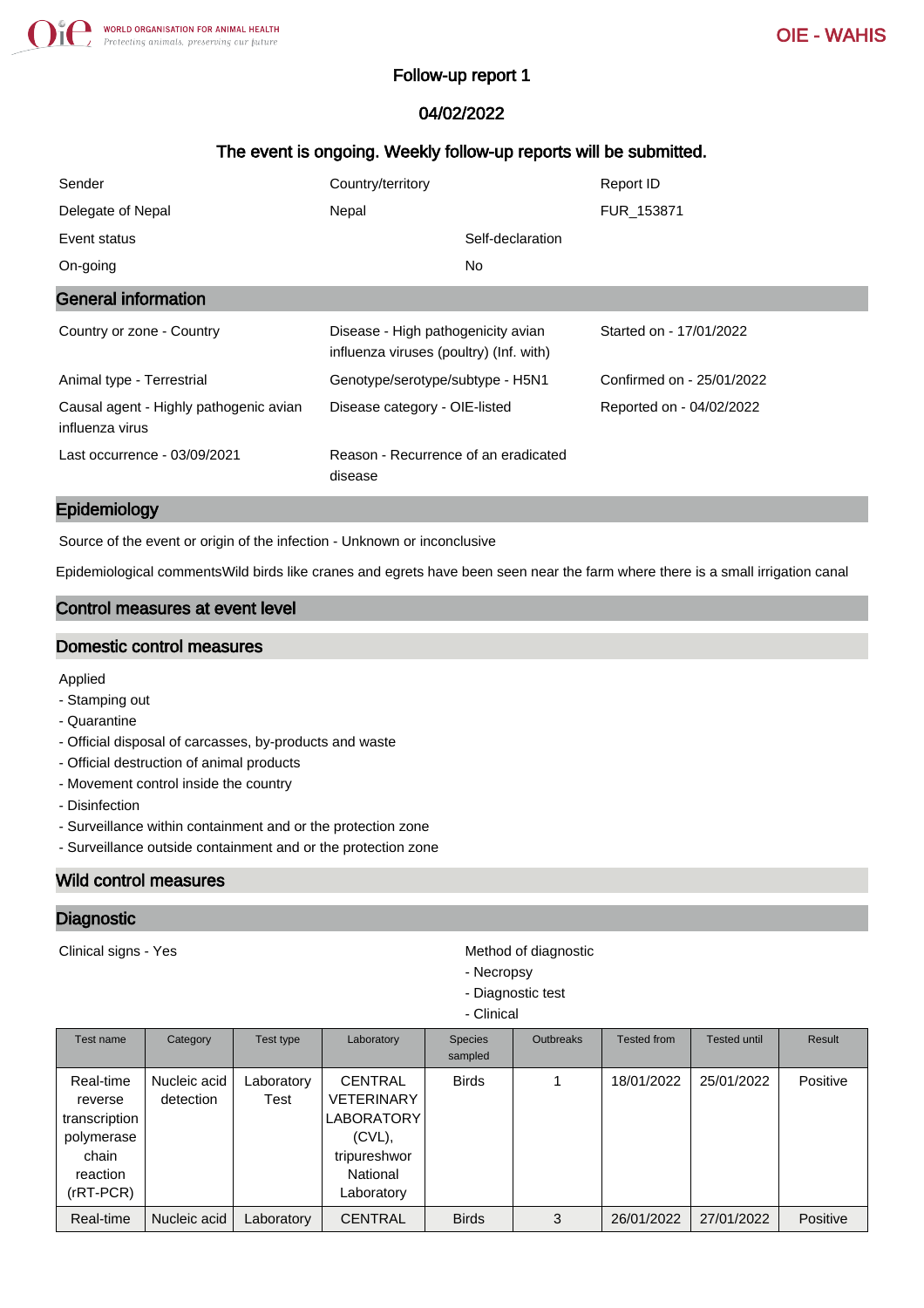| reverse       | detection | Test | <b>VETERINARY</b> |  |  |  |
|---------------|-----------|------|-------------------|--|--|--|
| transcription |           |      | LABORATORY        |  |  |  |
| polymerase    |           |      | $(CVL)$ ,         |  |  |  |
| chain         |           |      | tripureshwor      |  |  |  |
| reaction      |           |      | National          |  |  |  |
| $(rRT-PCR)$   |           |      | Laboratory        |  |  |  |

### Quantitative data summary

#### Measuring unit - Animal

| <b>Species</b> | <b>Type</b> | Susceptible | Cases | <b>Deaths</b> | Killed and<br>disposed of | Slaughtered | Vaccinated | Outbreak<br>morbidity    | Outbreak<br>mortality |
|----------------|-------------|-------------|-------|---------------|---------------------------|-------------|------------|--------------------------|-----------------------|
| <b>Birds</b>   | <b>New</b>  | 4590        | 1140  | 1140          | 3450                      | 0           | 0          | $\overline{\phantom{0}}$ |                       |
| <b>Birds</b>   | Total       | 9750        | 4650  | 4650          | 5100                      | 0           | 0          | $\overline{\phantom{0}}$ |                       |
| All species    | <b>New</b>  | 4590        | 1140  | 1140          | 3450                      |             | 0          | $\overline{\phantom{0}}$ |                       |
| All species    | Total       | 9750        | 4650  | 4650          | 5100                      | 0           | 0          | $\overline{\phantom{0}}$ |                       |

### **Outbreaks**

### ob\_96522-Katahari-7, Hurhuriya tole, Morang

Epidemiological unit - Farm Geographic coordinates -

26.509568,87.391801

Started on - 25/01/2022 First administrative division - East Second administrative division - Koshi Third administrative division - Morang

Location - Katahari-7, Hurhuriya tole, Morang

Description of the affected populationCommercial Broiler of 4 weeks old

| <b>Species</b> | <b>Type</b> | Measuring unit | Susceptible | Cases | <b>Deaths</b> | Killed and<br>disposed of | Slaughtered | Vaccinated |
|----------------|-------------|----------------|-------------|-------|---------------|---------------------------|-------------|------------|
| <b>Birds</b>   | <b>New</b>  | Animal         | 2000        | 450   | 450           | 1550                      | 0           | u          |
| <b>Birds</b>   | Total       | Animal         | 2000        | 450   | 450           | 1550                      | 0           | 0          |
| All species    | <b>New</b>  | Animal         | 2000        | 450   | 450           | 1550                      | 0           | u          |
| All species    | Total       | Animal         | 2000        | 450   | 450           | 1550                      | 0           | 0          |

## ob\_96523-Lokhantari-1, Gramthan, Morang

Epidemiological unit - Farm Geographic coordinates - 26.518308,87.310412

Started on - 25/01/2022 First administrative division - East Second administrative division - Koshi Third administrative division - Morang

Location - Lokhantari-1, Gramthan, Morang

Description of the affected populationBackyard poultry of 6 weeks old

| <b>Species</b> | Type  | Measuring unit | Susceptible | Cases | <b>Deaths</b> | Killed and<br>disposed of | Slaughtered | Vaccinated |
|----------------|-------|----------------|-------------|-------|---------------|---------------------------|-------------|------------|
| <b>Birds</b>   | New   | Animal         | 2040        | 190   | 190           | 1850                      |             | O          |
| <b>Birds</b>   | Total | Animal         | 2040        | 190   | 190           | 1850                      |             | 0          |
| All species    | New   | Animal         | 2040        | 190   | 190           | 1850                      |             | U          |
| All species    | Total | Animal         | 2040        | 190   | 190           | 1850                      |             | 0          |

# ob\_96521-Budhiganga-5, Shishwa tole, Morang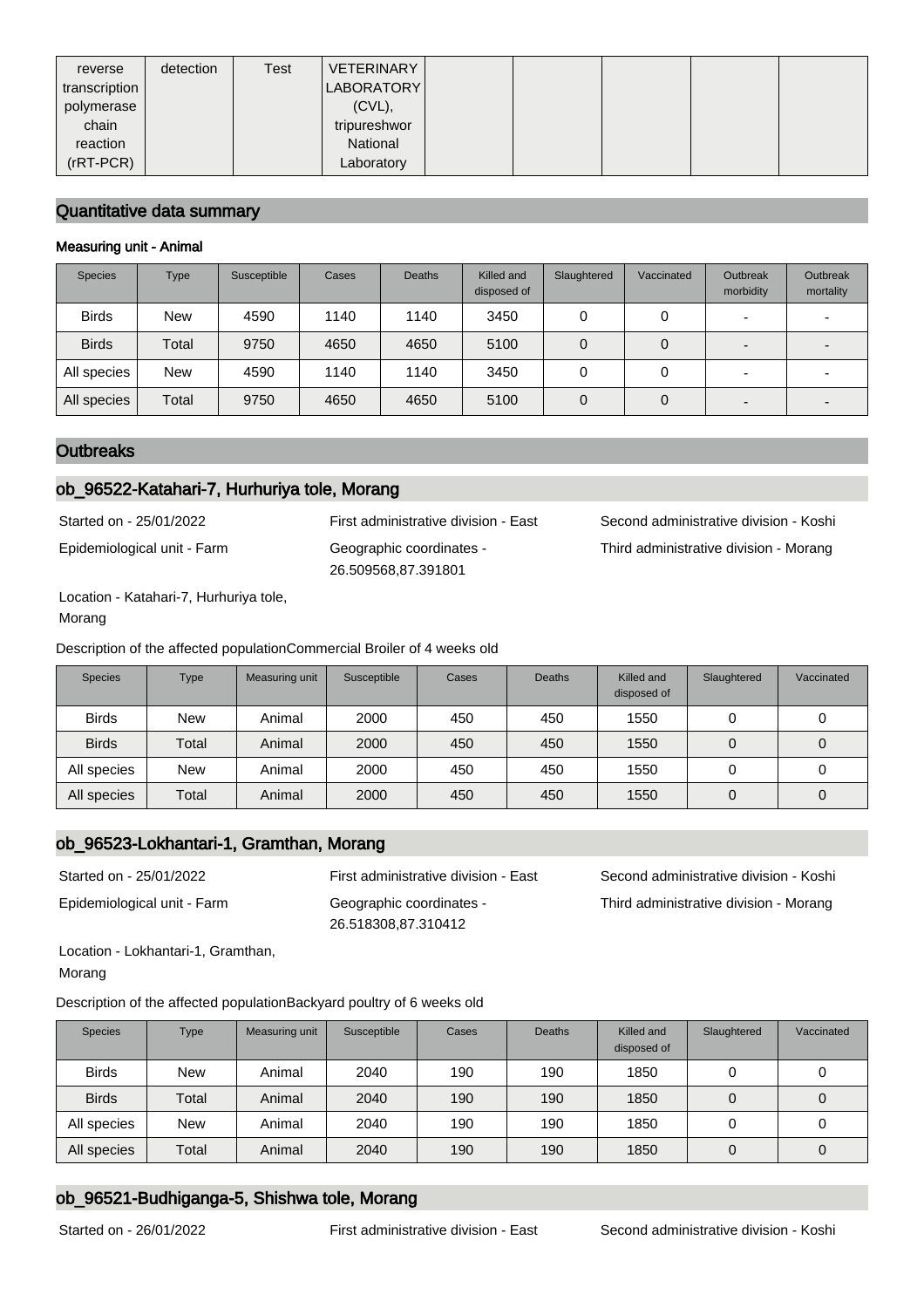Location - Budhiganga-5, Shishwa tole, Morang

#### Description of the affected populationBackyard poultry of 15 weeks old

| <b>Species</b> | Type       | Measuring unit | Susceptible | Cases | <b>Deaths</b> | Killed and<br>disposed of | Slaughtered | Vaccinated |
|----------------|------------|----------------|-------------|-------|---------------|---------------------------|-------------|------------|
| <b>Birds</b>   | <b>New</b> | Animal         | 550         | 500   | 500           | 50                        | 0           |            |
| <b>Birds</b>   | Total      | Animal         | 550         | 500   | 500           | 50                        | 0           |            |
| All species    | <b>New</b> | Animal         | 550         | 500   | 500           | 50                        | 0           | υ          |
| All species    | Total      | Animal         | 550         | 500   | 500           | 50                        | 0           | 0          |

# ob\_96222-Gramthan-1, Khuniyakatta, Morang

| Started on - 17/01/2022                | First administrative division - East           | Detailled characterization - -                  |
|----------------------------------------|------------------------------------------------|-------------------------------------------------|
| Second administrative division - Koshi | Epidemiological unit - Farm                    | Geographic coordinates -<br>26.521401,87.310642 |
| Third administrative division - Morang | Location - Gramthan-1, Khuniyakatta,<br>Morang |                                                 |

#### Description of the affected populationCommercial layers 70 weeks and 32 weeks old

| <b>Species</b> | <b>Type</b> | Measuring unit | Susceptible | Cases                    | <b>Deaths</b>            | Killed and<br>disposed of | Slaughtered | Vaccinated               |
|----------------|-------------|----------------|-------------|--------------------------|--------------------------|---------------------------|-------------|--------------------------|
| <b>Birds</b>   | <b>New</b>  | Animal         | -           | -                        | $\overline{\phantom{0}}$ | -                         |             | $\overline{\phantom{0}}$ |
| <b>Birds</b>   | Total       | Animal         | 5160        | 3510                     | 3510                     | 1650                      | 0           | 0                        |
| All species    | <b>New</b>  | Animal         | -           | $\overline{\phantom{0}}$ |                          |                           |             | $\overline{\phantom{0}}$ |
| All species    | Total       | Animal         | 5160        | 3510                     | 3510                     | 1650                      | 0           | 0                        |